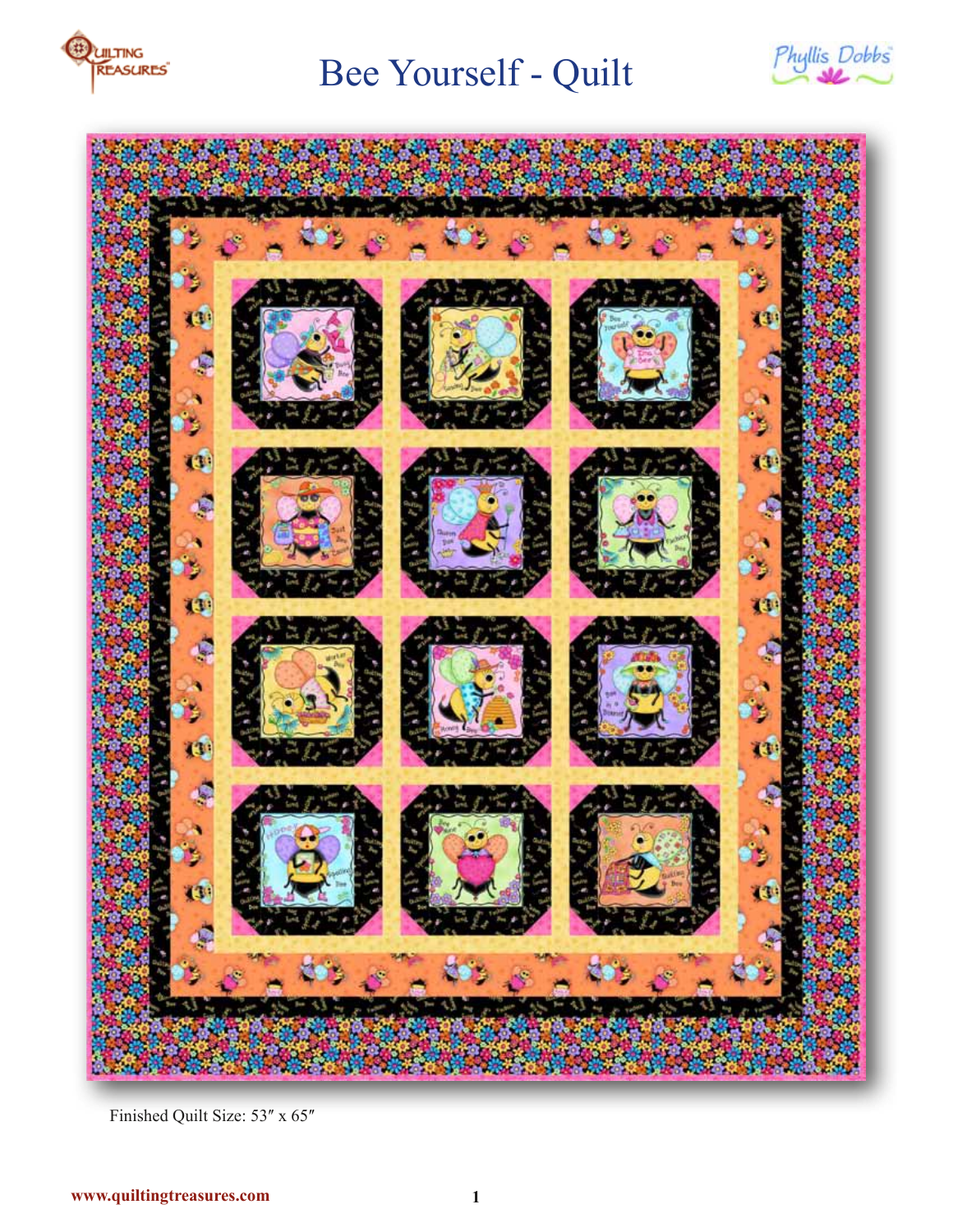

# Bee Yourself - Quilt











22487 S 22487 P 22486 PV

| <b>FABRIC</b><br><b>REQUIREMENTS</b> |                |
|--------------------------------------|----------------|
| Design                               | Yards          |
| 22482 B                              | 1 panel        |
| 22483 Q                              | $\frac{5}{8}$  |
| 22484 J                              | $\frac{7}{8}$  |
| 22485 J                              | $1\frac{1}{2}$ |
| 22487 S                              | $\frac{3}{4}$  |
| 22487 P<br>(incl. binding)           | $\frac{3}{4}$  |
| 22486 PV<br>(backing)                | $3\frac{1}{2}$ |
| © Phyllis Dobbs                      |                |

## **BEE YOURSELF - QUILT**

Finished Quilt Size: 53" x 65" Project and Fabric Designed By: Phyllis Dobbs

### **Cutting**

#### **22482 B**

• Cut (12) Bee Yourself blocks 7" x 7"

### **22483 O**

• Cut (2) pieces  $48\frac{3}{4}$  x  $3\frac{1}{2}$  and 2 pieces  $43$  x  $3\frac{1}{2}$ (Pieces may have to be pieced to get the lengths.)

### **22484 J**

• Cut (2) pieces  $57\frac{3}{4}$  x  $4\frac{1}{2}$  and (2) pieces  $54$  x  $4\frac{1}{2}$ (Pieces may have to be pieced to get the lengths).

### **22485 J**

- Cut (2) pieces  $54\frac{3}{4}$  x 2'', (2) pieces 46'' x 2'', and 24 pieces  $7 \times 2\frac{1}{2}$ .
- Cut (24) pieces  $11\frac{3}{4}$  x  $2\frac{1}{2}$  and cut the ends off at a 45-degree angle as shown in the diagram below.

### **22487 S**

• Cut (2) pieces  $48\frac{3}{4}$  x  $1\frac{3}{4}$ , (5) pieces  $34\frac{1}{2}$  x  $1\frac{3}{4}$  and (8) pieces  $11'' \times 1\frac{3}{4}$ .

### **22487 P**

- Cut (24) pieces  $2\frac{7}{8}$  square.
- Cut in half diagonally for (48) half square triangles (HSTs).
- Cut (6)  $2\frac{1}{2}$ " strips and piece for binding to go around edge of quilt.

#### **Construction**

*Note: Sew with a ¼ʺ seam allowance and all fabrics right sides together. Press each seam toward the darker fabric as you sew.*

**1.** Sew a pink HST to each of the black pieces with the 45-degree angle ends (Figure 1). Make (24).



## **Figure 1**

**2.** Sew blocks: Sew the 7" long black pieces to the top and bottom edges of a Bee Yourself block. Sew the strips with the HSTs to each side edge (Figure 2). Make (12) blocks.



#### **Figure 2**

**3.** Sew blocks together in rows of (3) blocks. Join the blocks with (2) of the 11" yellow strip pieces (Figure 3). Make (4) rows of (3) blocks.



**Figure 3**

#### **22486 PV** - Use for backing.

#### **www.quiltingtreasures.com 2**